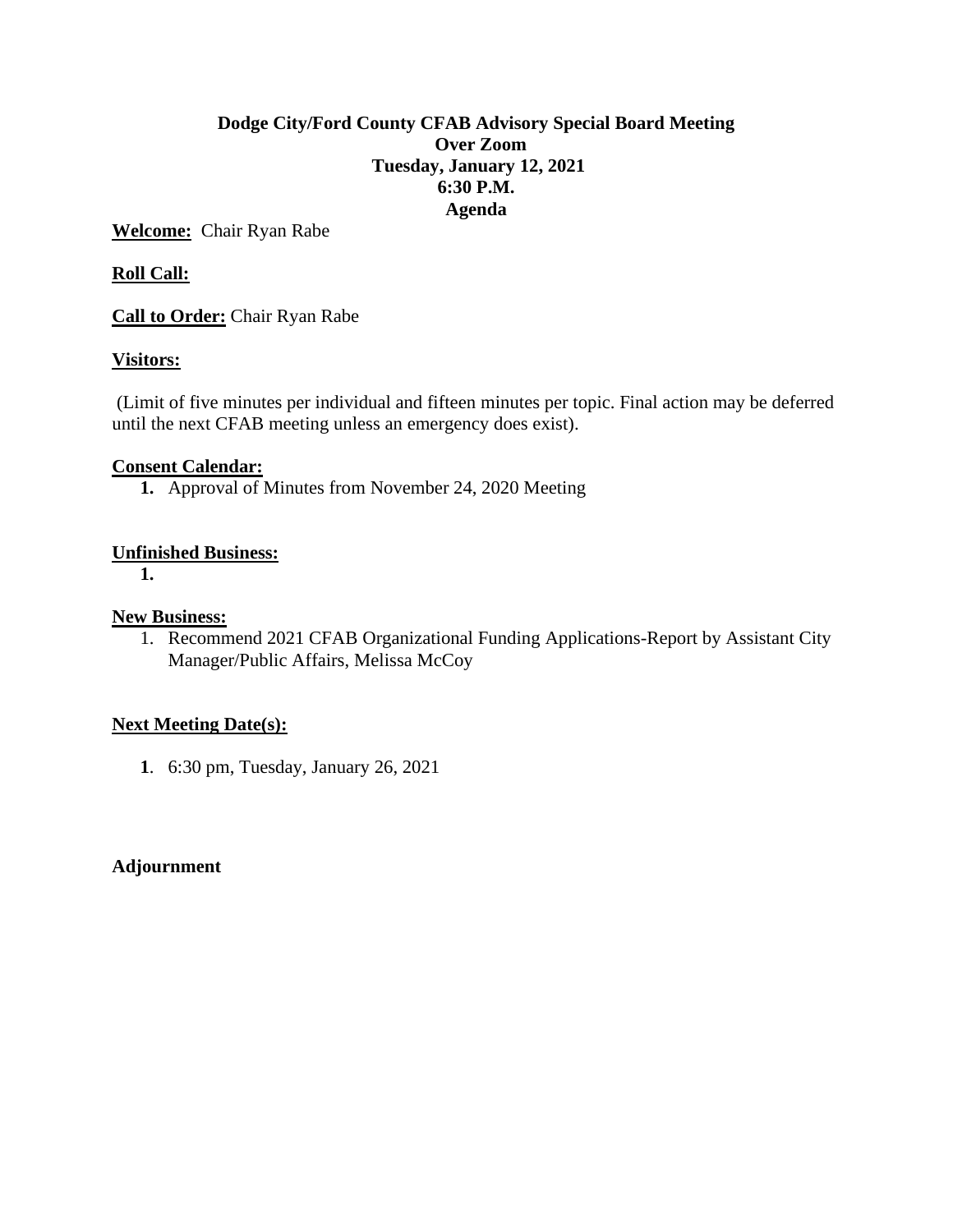#### **Dodge City/Ford County CFAB Advisory Board Meeting Zoom Tuesday, November 24, 2020 Meeting Minutes**

#### **Welcome:** Chair Ryan Rabe

**Roll Call:** Ryan Rabe, Michael Burns, Martha Mendoza, Michael Brakey, Mike Laskowsky, City Commissioner Rick Sowers, County Commissioner Shawn Tasset, County Administrator JD Gilbert, and City Manager Nick Hernandez

#### **Call to Order:** Chair Ryan Rabe

#### **Consent Calendar:**

**1. Approval of Minutes from January 29, 2020 Meeting**-**Action:** Michael Burns made a motion to approve the consent calendar and Mike Laskowsky seconded. The motion passed 5 -0.

#### **Executive Session:**

1. **Michael Brakey** moved that CFAB recess into executive session pursuant to the exception found in K.S.A. 75-4319(b)(4 ) for discussion of data relating to financial affairs or trade secrets of third parties. Michael Burns seconded the motion which passed 5-0.

#### **Unfinished Business:**

**1**. There was no unfinished business.

#### **New Business:**

1. Recommend Approval of Agreement for Operation/Promotion of the Dodge City Raceway Park (DCRP)-Report by Assistant City Manager/Public Affairs Melissa McCoy. Ms. McCoy provided an overview of the selection process for the new promoter/operator of the DCRP as well as justification for the recommendation, financial and legal considerations. In addition, Craig and Julie Dollansky with Craig Dollansky Racing answered questions from the board.

Michael Brakey made a motion to recommend approval of the agreement with Craig Dollansky Racing to the Joint Commissions for operation and promotion of the DCRP. Michael Burns seconded the motion which passed 5-0.

#### **Next Meeting Date(s):**

**1.** TBD December 2020

**Adjournment-** Michael Brakey made a motion to adjourn, Martha Mendoza seconded. The motion that passed unanimously.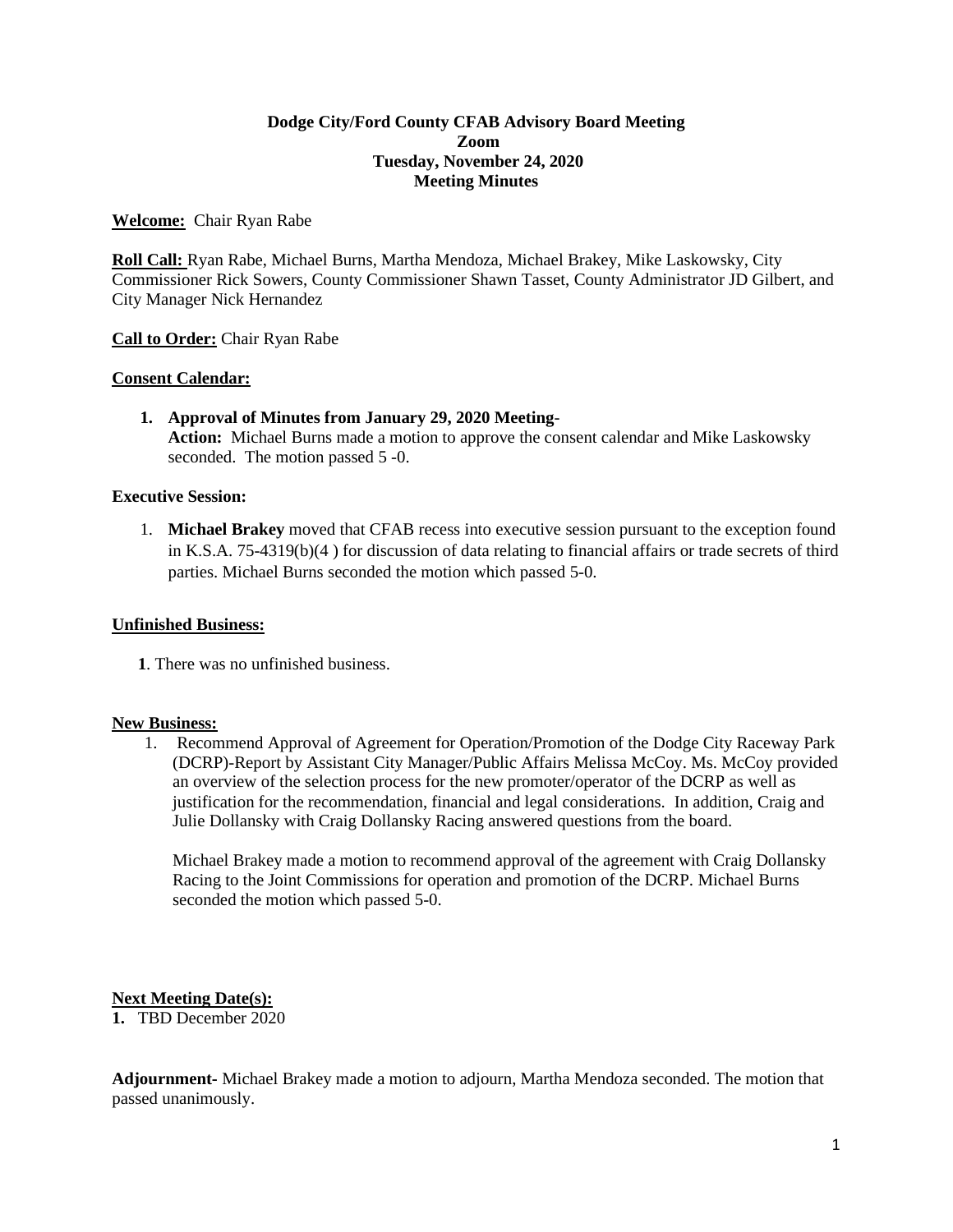

# **Memorandum**

**To:** Community Facility Advisory Board (CFAB) **From:** Melissa McCoy, Assistant City Manager/Public Affairs **Date:** January 7, 2021 **Subject:** 2021 CFAB Organizational Funding Summary **\_\_\_\_\_\_\_\_\_\_\_\_\_\_\_\_\_\_\_\_\_\_\_\_\_\_\_\_\_\_\_\_\_\_\_\_\_\_\_\_\_\_\_\_\_\_\_\_\_\_\_\_\_\_\_\_\_\_\_\_\_\_\_\_\_\_\_\_\_\_\_\_\_\_\_\_\_\_**

**Recommendation:** CFAB recommends approval of \$110,000 for 2021 CFAB Organizational Funding Requests.

**Background:** City staff received five grant applications for CFAB Organizational Funding totaling **\$143,981.70.** The amount of available funding is \$110,000.00.

The requests were as follows:

# **2021 CFAB Organizational Funding Requests**

- Dodge City Area Arts Council: \$15,193.00
- Dodge City Roundup: \$75,090.30
- Ford County Historical Society: \$20,300
- Kansas Teachers Hall of Fame: \$9,978.40
- Young Guns Youth Rodeo: \$23,420.00

**\_\_\_\_\_\_\_\_\_\_\_\_\_\_\_\_\_\_\_\_\_\_\_\_\_\_\_\_\_\_\_\_\_\_\_\_\_\_\_\_\_\_\_\_\_\_\_ Total Requests: \$143,981.70** 

**Total Funding Available: \$110,000**

. . . . . . . . . . . . . . . .

. . . . . . . . . . . . . . . . .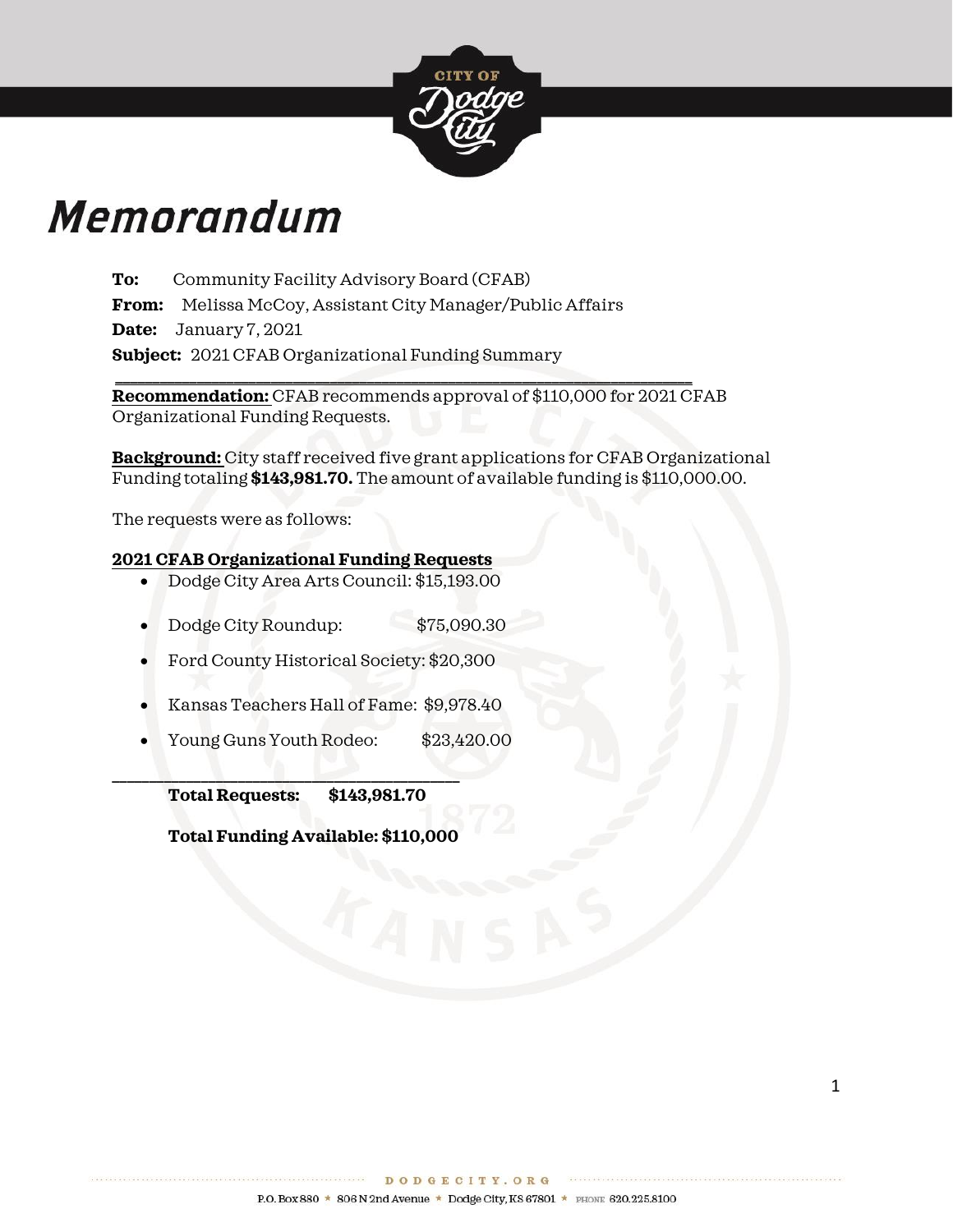# **Summary of Individual Organizational Funding Requests**

Proposed Project includes total cost. Applicant is responsible for 20%.

**Applicant:** Dodge City Arts Council **Requested Grant Amount**: \$15,193.00 **Matching Funds**: \$3,798.52 **Total Project Cost**: \$18,991.52 **Proposed Project:** 

- \$3,889.52 Utilities
- \$4,702 Insurance
- \$10,400 Salary/Wages

**Applicant:** Dodge City Roundup **Requested Grant Amount:** \$75,090.39 **Matching Funds:** \$167,100.00 **Total Project Cost:** \$242,190.39 **Proposed Projects:** 

- \$35,963.50 North Grandstand Base
- \$18,226.89 North Grandstand Seating
- \$188,000.00 PRCA Contestant Payout

**Applicant:** Kansas Teacher Hall of Fame **Requested Grant Amount:** \$ 9, 978.40 **Matching Funds:** \$2,495.00 **Total Project Cost:** \$ 12,472.29 **Proposed Projects:** 

- \$8,274.89 Utilities
- \$3,694.00 Insurance
- \$503.40 Security System

**Applicant:** Ford County Historical Society **Requested Grant Amount:** \$20,300 **Matching Funds:** \$25,800 **Total Project Cost**: \$46,100 **Proposed Projects:** 

- \$29,500 Home of Stone
- \$4,000 Trail of Fame 2 Medallions
- \$12,600 Fort Dodge Survey